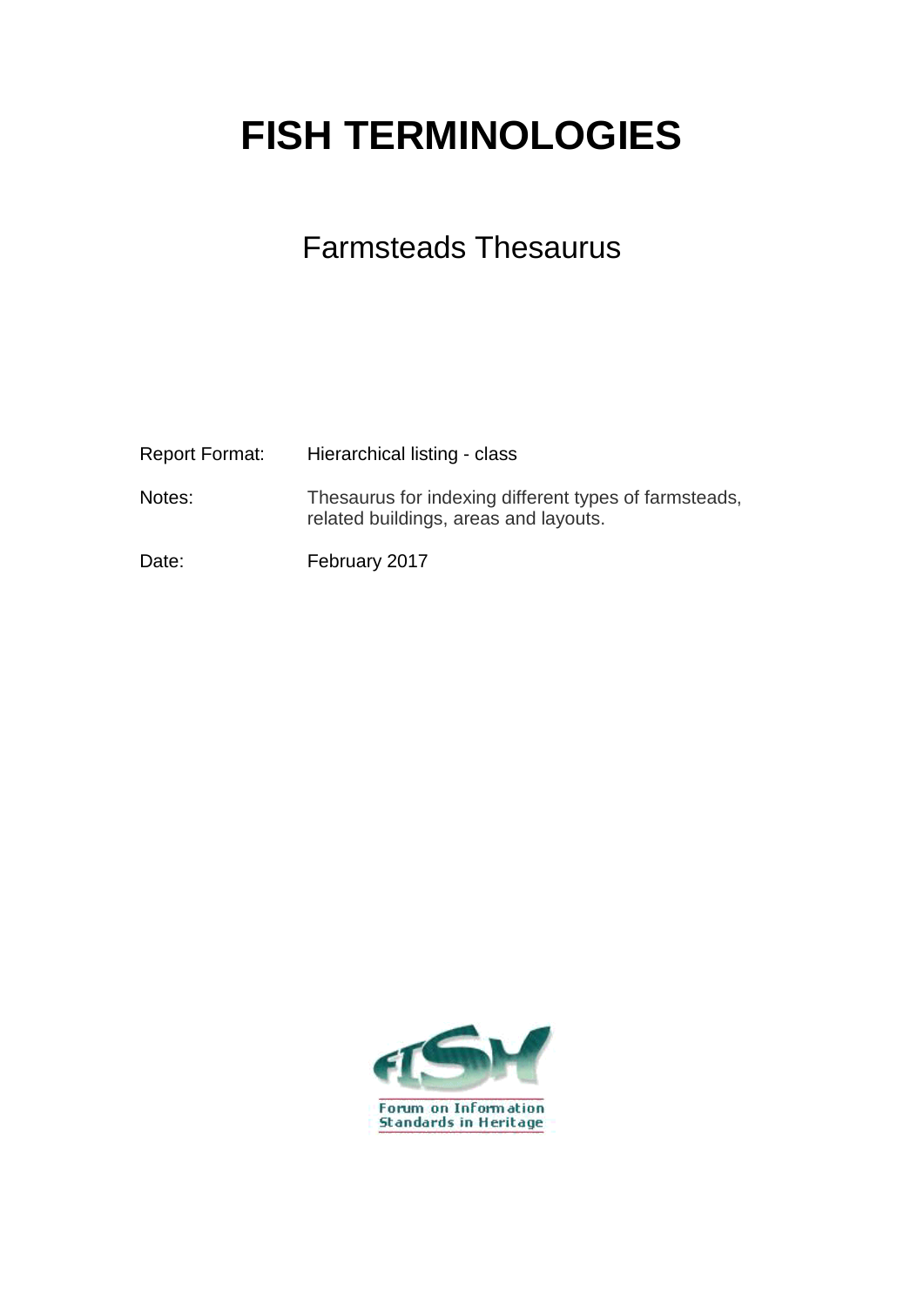**AGRICULTURAL BUILDING ANIMAL HOUSING BARN BASTLE BOILING HOUSE CHAFF HOUSE CIDER HOUSE DAIRY DOVECOTE FARMHOUSE GRANARY HORSE ENGINE HOUSE KILN LAITHE HOUSE LONGHOUSE MALTINGS MILL MIXING HOUSE ROOT AND FODDER STORE SHED CATTLE HOUSING PIG HOUSING POULTRY HOUSING RAMS PEN SHEEP HOUSE STABLING AISLED BARN BANK BARN COMBINATION BARN DUTCH BARN FIELD BARN HAY BARN STADDLE BARN THRESHING BARN BASTLE (DEFENSIVE) BASTLE (NON DEFENSIVE) CORN DRYING KILN HOP KILN COW HOUSE HEMMEL LINHAY LOOSE BOX OX HOUSE SHELTER SHED LOOSE BOX PIGSTY POULTIGGERY GOOSE HOUSE HEN HOUSE LOOSE BOX POULTIGGERY HOGG HOUSE LOOSE BOX STABLE**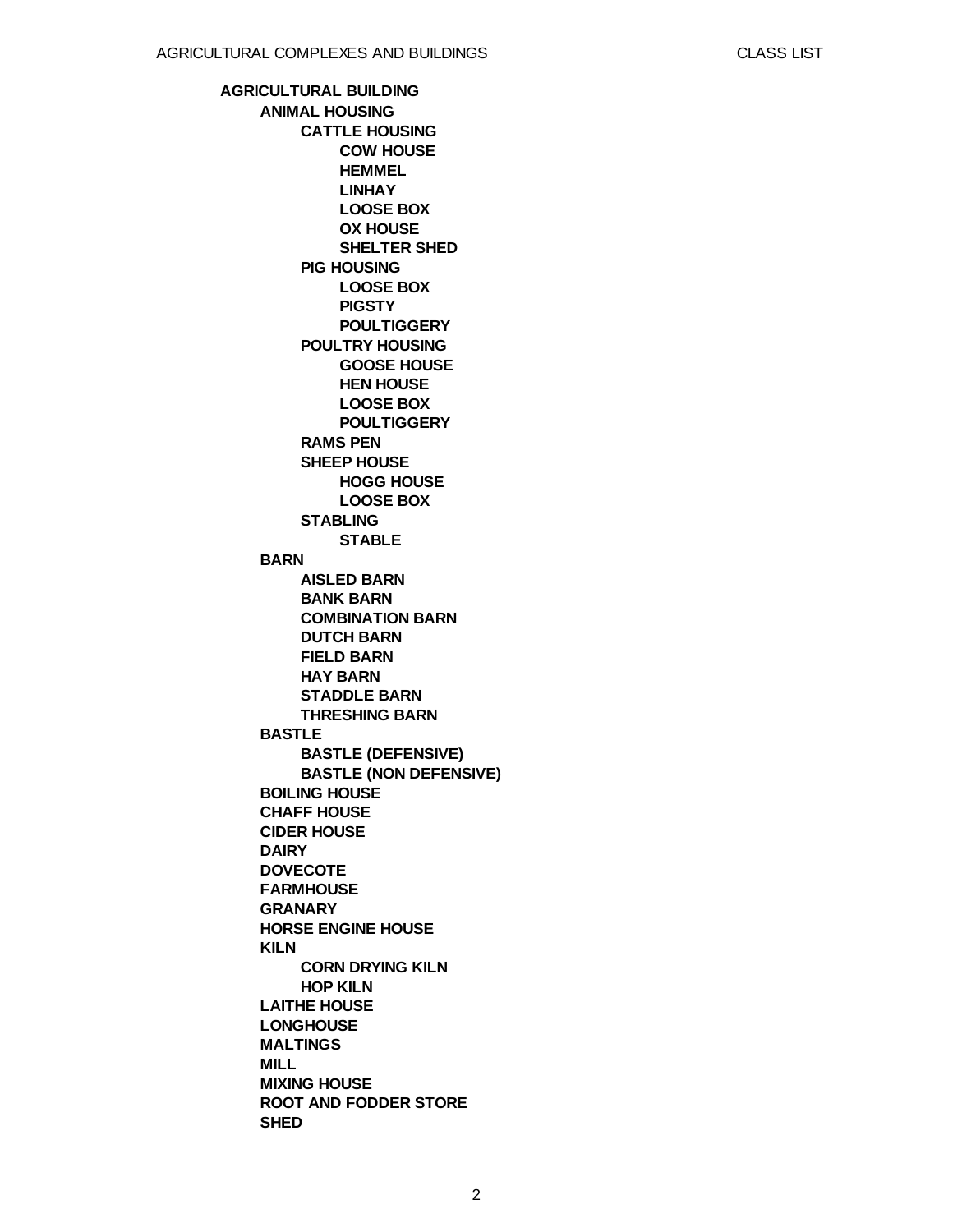AGRICULTURAL COMPLEX **SILAGE CLAMP SILAGE TOWER TOWER HOUSE WELL HOUSE WORKERS HOUSE CROFT FARMSTEAD FIELD BARN OUTFARM SHIELING SMALLHOLDING YARD CART SHED PORTAL FRAMED SHED SHELTER SHED GRANGE MANORIAL FARM VACCARY CATTLE YARD COVERED YARD HORSE YARD SHEEP YARD STACK YARD**